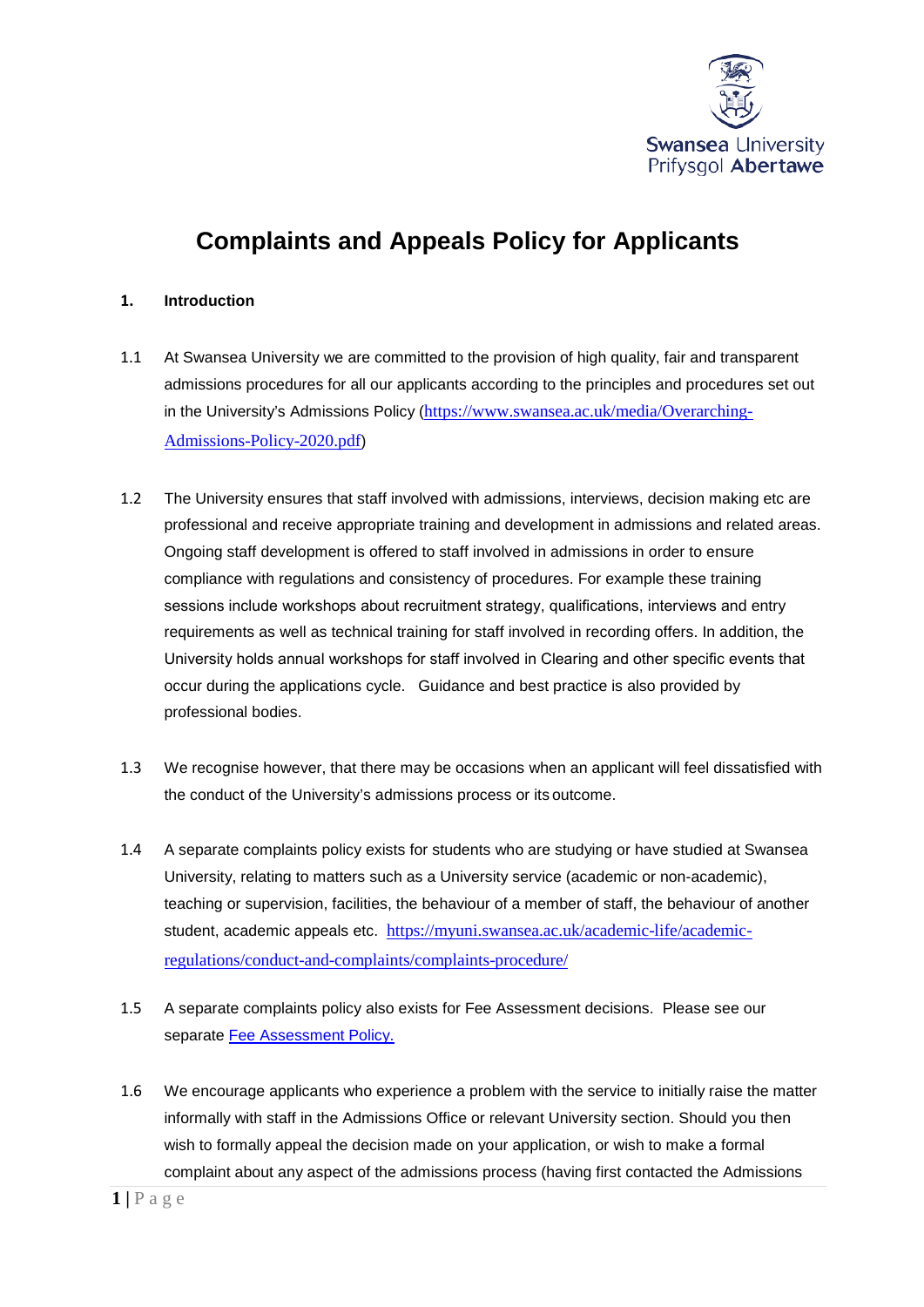

Office on an informal basis), a formal complaints and appeals procedure is available as detailed in this document.

1.7 You will not be disadvantaged in any way because you have used the Complaints and Appeals Procedure.

# **2. Definitions**

- 2.1 An appeal is a request for the review of an admissions decision and/or the outcome of an application; or the wording or terms and conditions of an offer.
- 2.2 A complaint is defined as a specific concern related to a procedural error, irregularity or maladministration in the admissions procedures or policies.

For example a complaint may concern the process or information provided regarding admissions decisions, the allocation of bursaries or scholarships, or the behaviour of a staff member involved in one of these.

### **3 General Principles**

- 3.1 This policy is for anyone who has encountered an issue at any stage of the Swansea University application process.
- 3.2 The policy applies to all modes and levels of study (full and part-time) for all credit-bearing programmes and to applicants for visiting and exchange programmes.
- 3.3 Appeals and complaints must be made by the applicant to the University. Appeals which are submitted by third parties without the written consent of the applicant will not be considered, nor will complaints which are submitted anonymously be investigated.
- 3.4 Applicants and any individual against whom complaints are made may expect complaints to be dealt with confidentially and that their privacy will be respected. However, it may be necessary to disclose information to others in order to deal with the complaint.
- 3.5 Formal complaints or appeals should be submitted as soon as an applicant believes there is a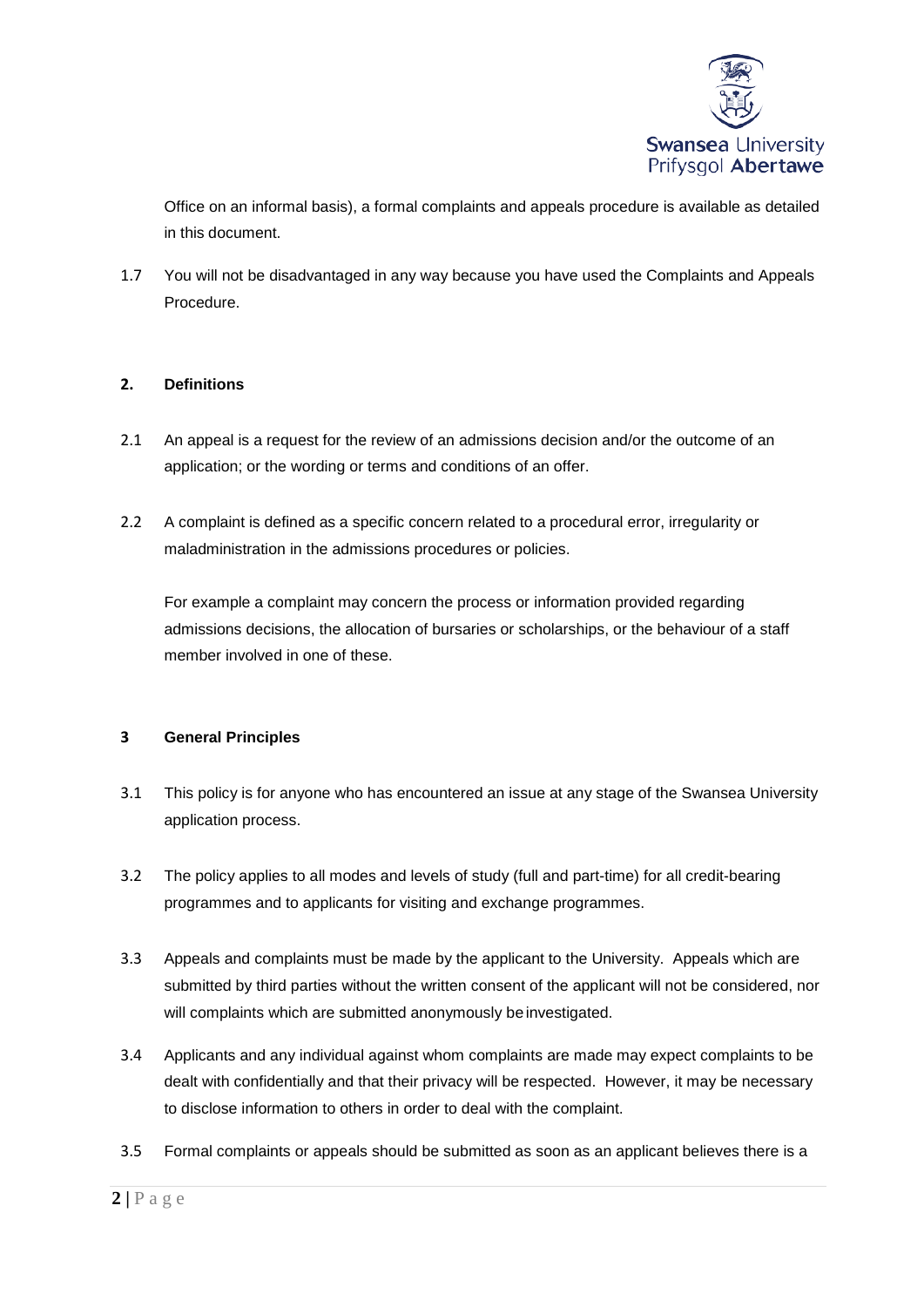

concern. This should normally be within 28 days of any specific alleged incident or action.

- 3.6 The University will not usually consider new information about an applicant's qualifications or circumstances if this should have been made available as part of the original application. New information may be accepted in cases such as where a third party has made an error affecting the University's judgement of the applicant's suitability, where there has been a misinterpretation of the information/data contained within the original application or where medical or other mitigating circumstances can be shown to have affected the quality of the original application. The University reserves the right to decide whether new evidence can be considered on these grounds.
- 3.7 The University will not enter into discussions or disputes on matters it regards as those of academic judgement. Admissions staff will make every effort to explain how selection criteria work, and why they are appropriate for a particular programme, but the University will not review an admissions decision simply because an applicant disagrees with or wishes to challenge the criteria set. Further information relating to our selection process can be found in our Admissions Policy (<https://www.swansea.ac.uk/media/Overarching-Admissions-Policy-2020.pdf>)

### **4. Procedure**

The University operates a two stage process for complaints and appeals:

### 4.1 Stage 1 – Informal Feedback

If you are unhappy with any aspect of the admissions, fee waiver, bursary or scholarship scheme process please make contact on an informal basis with a member of the Admissions Office [\(study@swansea.ac.uk\)](mailto:study@swansea.ac.uk) or with a member of staff in an academic department, College or School (such as an admissions tutor or interviewer). Staff will make every reasonable effort to explain procedures, allay concerns or otherwise respond to the issue raised. These discussions may be by telephone, email or other contact and, as appropriate to an informal process, a written record will not necessarily be kept.

## 4.2 Stage 2 – Formal Complaint or Appeal

i. Whilst most cases are resolved by the provision of informal feedback, if you remain unsatisfied with the informal feedback you have received then a formal complaint or appeal can be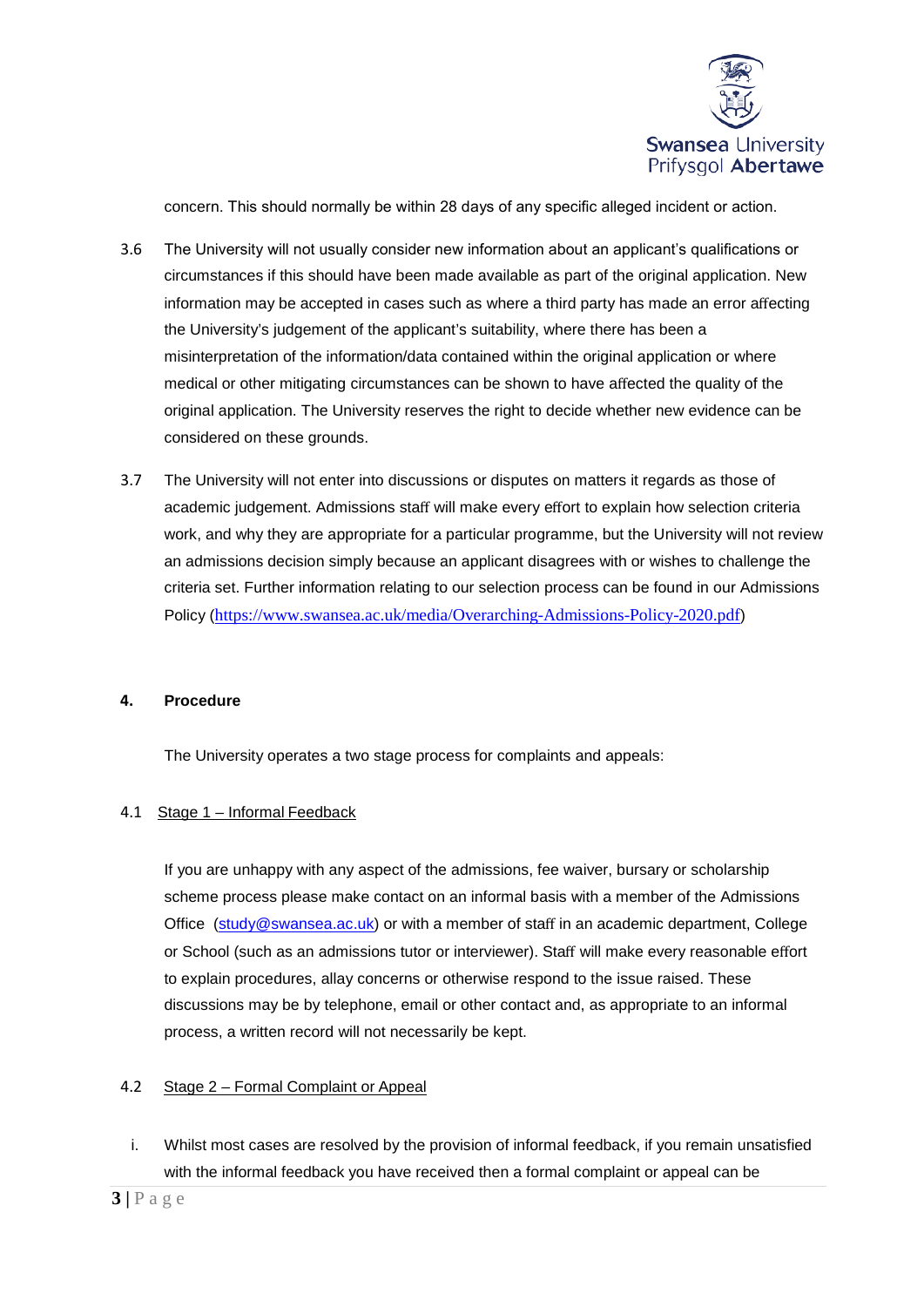

submitted for the attention of: the Head of Undergraduate Admissions or Head of Postgraduate Admissions

- ii. Email: [admissions-complaints@swansea.ac.uk](mailto:admissions-complaints@swansea.ac.uk)
	- iii. A complaint should be submitted in writing, normally within 28 days of any specific alleged incident or action . As part of a complaint submission you should include:
		- Your name, address, and (if appropriate) your application number and the details of the programme you have applied for;
		- The nature of the complaint, giving as much detail as possible;
		- Any steps that have already been taken to resolve the matter;
		- Details of any responses you have received and a statement of why you feel that response is unsatisfactory;
		- An indication of the outcome you are seeking.
	- iv. An appeal should be submitted in writing within 28 working days of the University's decision. Your appeal should include the following information:
		- a. Your name, address and application number;
		- b. The programme you have applied for;
		- c. Specific details of the ground(s) for the appeal, in particular medical or other evidence to support a claim for mitigation.
		- d. An indication of the outcome you are seeking.
	- v. We will acknowledge receipt of your complaint or appeal within 5 working days. An investigation will take place, led by the Dean of Admissions (or nominee), with input from the Admissions Office, Academic department or other parts of the University as appropriate. If we require further information from you, or anticipate a delay in responding, we will write to advise you. Face-to-face meetings will not normally be part of any investigation.
	- vi. We will respond to your complaint or appeal in writing within 15 working days of receipt of all information. The response will include details of the investigation which has taken place, and will outline the response to the investigation from areas of the University involved and will detail the findings of the investigation.
	- vii. If your complaint or appeal is upheld, the University will take such reasonable action as is appropriate and you will be informed of the outcome in writing. If your appeal is not upheld, we